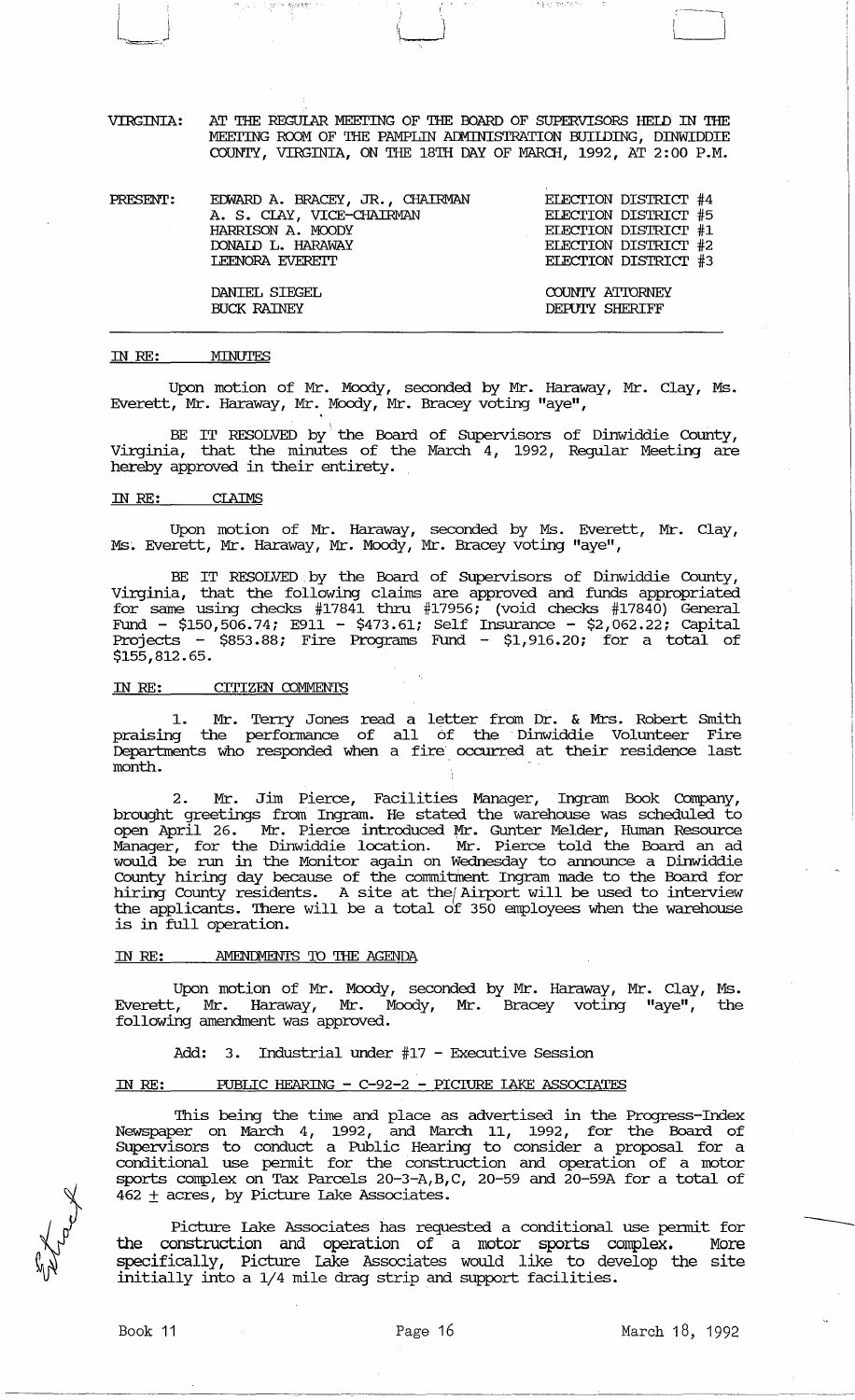It will be the intent of Picture lake Associates and more particularly, Tom and Sally Ewers, the owners and operators of the proposed facility, to operate this facility from March to November with sessions on Friday night, Saturday night and Sunday afternoon. Each day's program will be different with several larger programs during the season and hopefully national events showing up in the future. Mr. Ever's expectations for initial attendance will be one thousand (1000) spectators on Friday and Saturday and two thousand (2000) spectators on Sunday.

## site Characteristics

The proposed site is locateq southwest of picture lake and northwest of lakewood SUbdivision which is the heaviest concentration of residential use near the proposed facility. Even lakewood Subdivision will be approximately. two thousand five hundred (2500) feet from the starting line. An adequate stand of trees currently exists that could act as a sight and sound buffer for lakewood Subdivision, Picture lake, and U. S. Route 1.

Currently, the closest residential structure is a minimum of 2500 feet away. With benning and additional planting this should be adequate distance to shield this facility from the residents nearby.

## Staff Recommendations:

The Planning commission unanimously voted to recommend C-92-2 to the Board of Supervisors for approval with the following conditions attached:

- 1. A "Motor Sports Complex" shall be defined as an outdoor sports facility containing a drag strip and/or race track(s) suitably constructed to provide for public viewing of motor vehicle racing, accessory uses such as shops or testing facilities, and other special events such as auto shows or concerts, subject to the requirements of Section 3 of the Dinwiddie County Code.
- 2. Any testing of racing cars and their accessories shall be done between the hours of 9: 00 a. m. and 5: 00 p. m., Monday thru Friday. Nonnal operating hours for the weekly racing events will be as follows:
	- Friday 6:00 p.m. 11:00 p.m.
	- $Saturday 5:00 p.m. 11: 00 p.m.$ Sunday  $-10:00$  a.m.  $-6:30$  p.m., with no racing until Sunday  $-10:00$ <br>after 12:00 p.m.

Ten (10) special events will be allowed in any calendar year with racing allowed during any special event from 10:00 a.m.- 11:00 p.m. Thursday thru Sunday.

- 3. All internal security shall be the responsibility of the facility operator. The facility operator shall orient local law enforcement, rescue, and fire personnel as to the layout of the facility so that they will be comfortable with the physical configuration in case they are needed. The facility operator will provide for all nonnal rescue and fire services on the premises.
- The motor sports complex and all accessory structures, as well as any future uses shall, be designed, located and used in such a way as to not adversely affect the future development and utilization of the Petersburg-Dinwiddie Municipal Airport.
- 5. Location, type, capacity and financing of water service and storage facilities shall be designed as required by the Virginia Department of Health, State Water Control Board, and the Dinwiddie County Water Authority.
- 6. Iocation, type, capacity and financing of sanitation facilities shall be designed as required by the Virginia Department of Health, state Water Control Board and the Dinwiddie County Water Authority.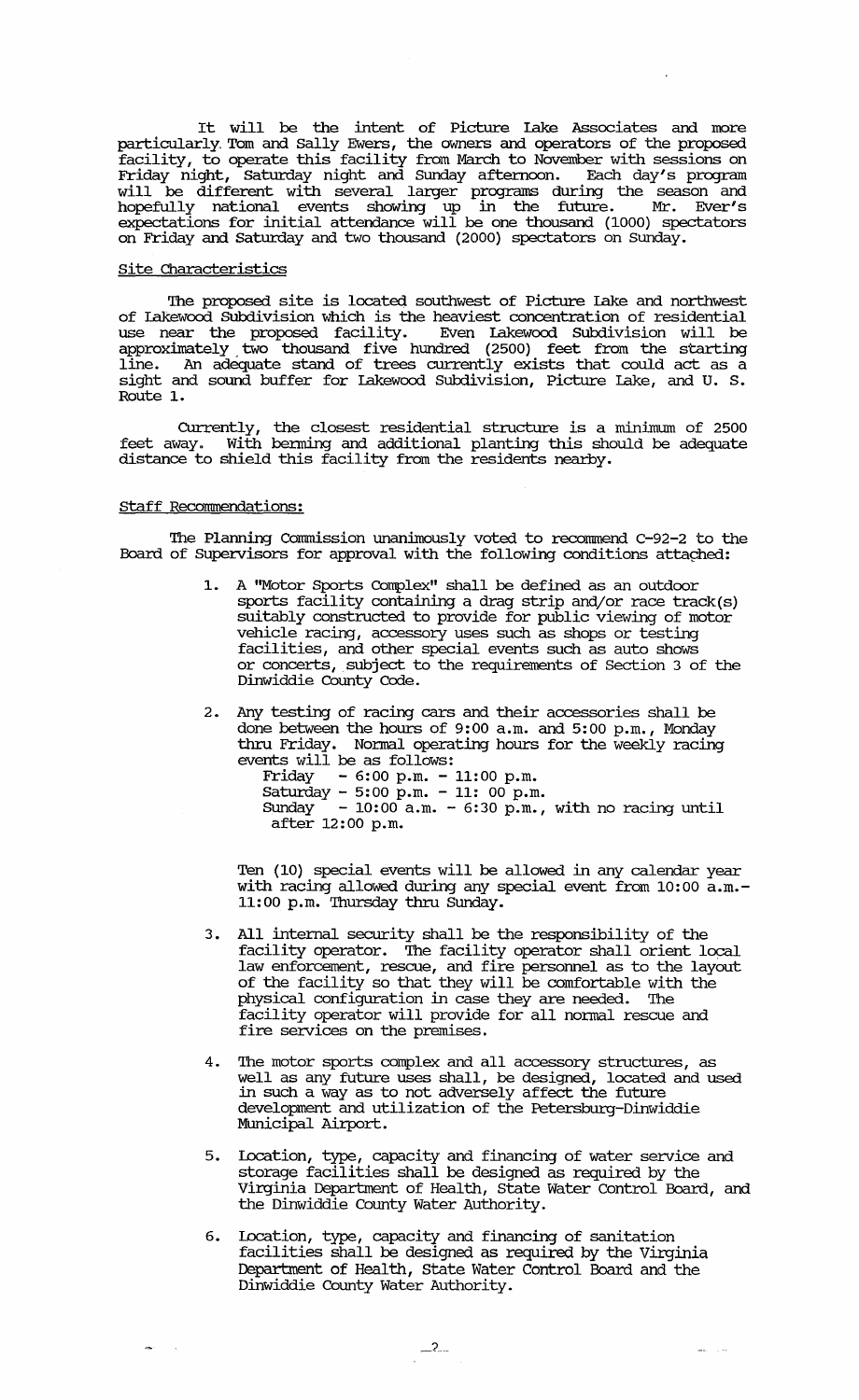7. A storm water management plan shall be approved and implemented before a certificate of occupancy is issued. Of primary importance is the integrity of Picture Lake and Lake:'Jordan.

:1.

*i* 

 $\begin{pmatrix} 1 & 1 \\ 1 & 1 \end{pmatrix}$  $\perp$ 

 $\int$ 

- 8. All wetlands on the property must be identified on the preliminary plan.
- 9. No trees shall be removed from the site within one hundred (100) feet of any outside property line. A landscaping plan must be submitted to include proposed benns and plantings particularly in that area adjacent to Lakewood Subdivision.
- 10. The implementation of the approved site plan shall be completed prior to the issuance of a certificate of occupancy.
- 11. This conditional use permit may be revoked after a period of 24 months from the date of issuance if no noticeable effort towards construction has begun.
- 12. Location, type, size and height of all exterior signs shall be subject to the review and approval of the Zoning Administrator per the Sign Ordinance.
- 13 . Any proposed changes in the conditions of this permit must be approved through the regular conditional use permit process.

Mr. Ponder read a letter from Mr. Robert Ragsdale regarding his concern with the noise level and value of his property.

Mr. Haraway asked Mr. Ponder how he felt about the noise level and property values in the area.

Mr. Ponder said he didn't think the noise level will have a great impact. He felt there would be no detriment to property values.

Mr. Phil Dean, Leadbetter Construction, representing Mr. & Mrs. Tom Evers spoke in favor of the project.

Mr. Bill Holthouser of 22319 Oakley Drive, Petersburg, stated he would have no objection to the project if U.S. Route 1 would be the only egress.

The following spoke in opposition of the conditional use permit:

Mr. Terry Traylor of Butterwood Road, had a lot of questions relating to: 1. Noise Level

- 2. Property Values
- 3. Fire and Rescue Units and Response
- 4. Reassessment Tax Increases<br>5. Iocation of Strip
- 5. Location of Strip

Mrs. Gilbert Charboneau concerned about traffic congestion on U.S. Route # 1 before and after races.

Mr. Clyde Westmoreland said he was opposed to the track due to the location to his property and noise level.

Upon motion of Mr. Haraway, seconded by Mr. Clay, Mr. Clay, Ms. Everett, Mr. Haraway, Mr. Moody, Mr. Bracey voting "aye",

BE IT RESOLVED by the Board of supervisors of Dinwiddie County, Virginia, that conditional use permit C-92-2 for the construction and operation of a motor sports complex on Tax Parcels 20-3-A,B,C, 20-59 and  $20-59A$  for a total of  $462 \pm \text{acres}$ , by Mr. and Mrs. Tom Avers, Picture Lake Associates, is approved with the conditions as stated therein.

#### . - PUBLIC HEARING - A-92-1 - FINANCIAL INSTI'IUTIONS IN RE:

Book 11

Page 17 March 18, 1992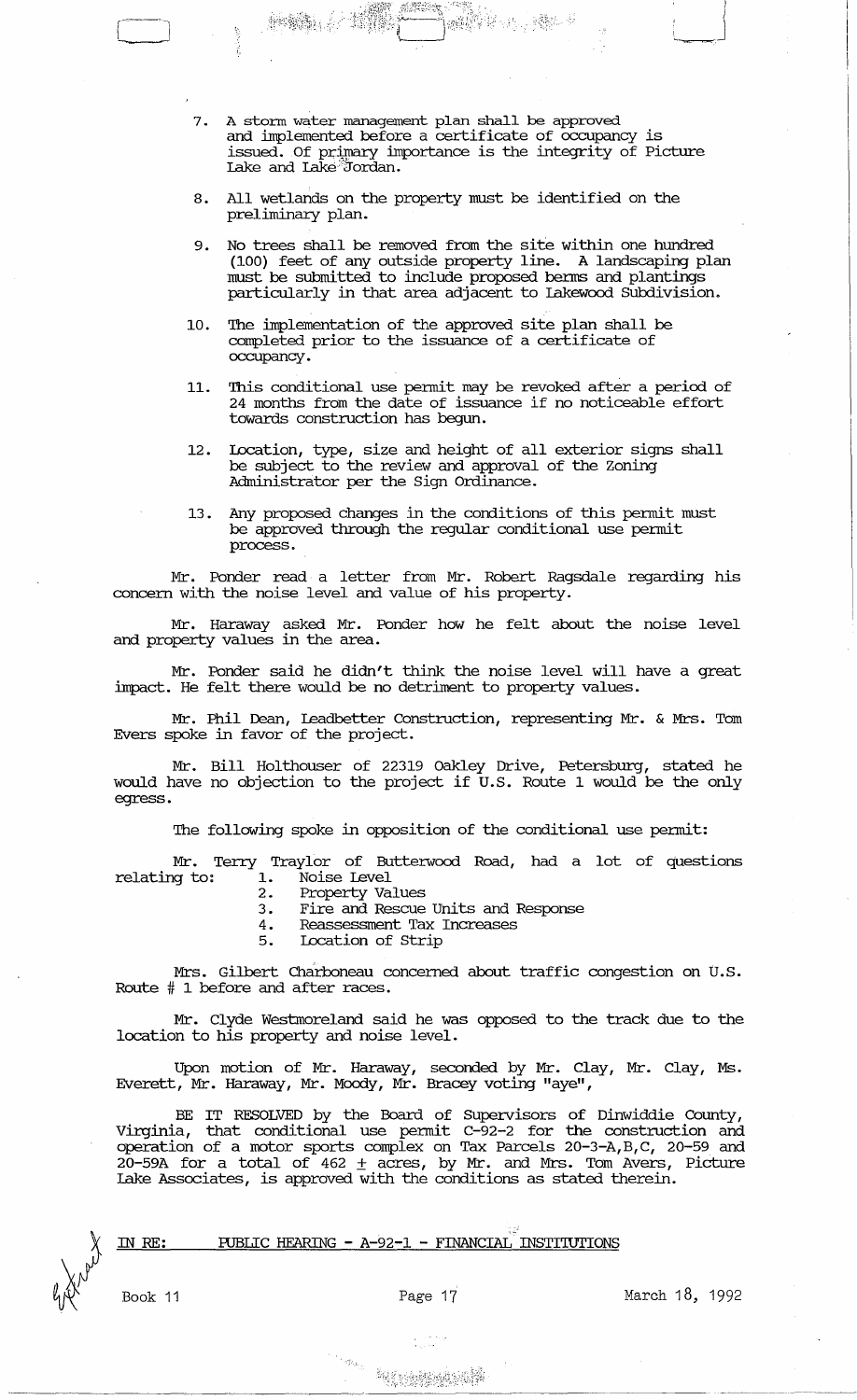This being the time and place as advertised in the Progress-Index Newspaper on March 4, 1992, and March 11, 1992, for the Board of Supervisors to conduct a Public Hearing to consider an amendment to add to Business, General, District B-2, Section 22-185 (39) "Financial institutions"

Mr. leonard Ponder, Director of Planning, said the staff recommends adding to Business, General, District B-2, Section 22-185(39) "Financial institutions" as a pennitted use in that zoning district. Although Section 22-184 says that "uses such as stores, banks, theaters, business offices, newspaper offices, printing presses, restaurants, taverns and garages and service stations" are the types of general businesses associated with district B-2, there is no specific permitted uses in Section 22-185 for financial institutions. There are currently banks in the County in B-2 Districts so this is a housekeeping issue and also a reasonable pennitted use for future growth in commercial areas.

He stated that the Planning Commission at its January 8, 1992 meeting unanimously voted to recommend A-92-1 to the Board of Supervisors for approval.

No one spoke for or against the amendment.

Upon motion of Mr. Moody, seconded by Mr. Everett, Mr. Clay, Ms. Everett, Mr. Haraway, Mr. Moody, Mr. Bracey voting "aye",

BE IT ORDAINED by the Board of Supervisors of Dinwiddie County, Virginia, that Section 22-185 of the County Zoning Ordianance be amended by adding the following: (39) Financial Institutions. In all other respects, said zoning ordiance is hereby reordained.

# IN RE: SUPERINTENDENT OF SCHOOLS -- REPORT

f 1000 ft

Dr. Richard Vaughn, Superintendent of Schools, gave the following report:

1. State testing is underway.

2. The team of inspectors from the State were down and their reconnnendations for dealing with crowding issues in the schools should be forth coming.

## IN RE: REPORT -- VIRGINIA DEPARIMENT OF TRANSPORTATION

Ms. Penny Forrest, Resident Engineer, Virginia Department of Transportation, told the Board that the annual pre-allocation hearing is scheduled for April 8, 1992 at 10:00 A.M. at the district office in Colonial Heights.

1. Ms. Forrest said she advertised for a public hearing for Rt. 715, Patillo Road.

2. The Railroad is going to start installation of the crossing arms at Carson April 6, 1992.

Ms. Everett asked when the traffic light at Route 460 and Route 226 was to be scheduled for installation. Ms. Forrest said they were waiting for the Revenue Sharing Funds.

Ms. Forrest was asked to check on the turn right lane on U.S. Route 1 and Sterling Road due to the ending of the lane, there was a need for either arrows or a "right turn only",  $sign$ .

5. Mr. Clay stated he had received calls on the abandoned road to the Home Place Restaurant asking that it be closed off. Ms. Forrest said it would be when the process is complete.

6. The Chairman asked if a sign could be installed giving the location of the Courthouse before you get to the Courthouse.

7. 'Ihe Chairman asked Ms. Forrest to meet with the Board on April 15 at 1:30 P.M. prior to the 2:00 P.M. regular meeting. Ms. Forrest agreed to meet with the Board.

8. Ms. Everett asked that a reflective sign be installed at the entrance to the Administration Building off U.S. Route 1.

 $\overline{a}$ 

 $\omega_{\rm{max}}=1$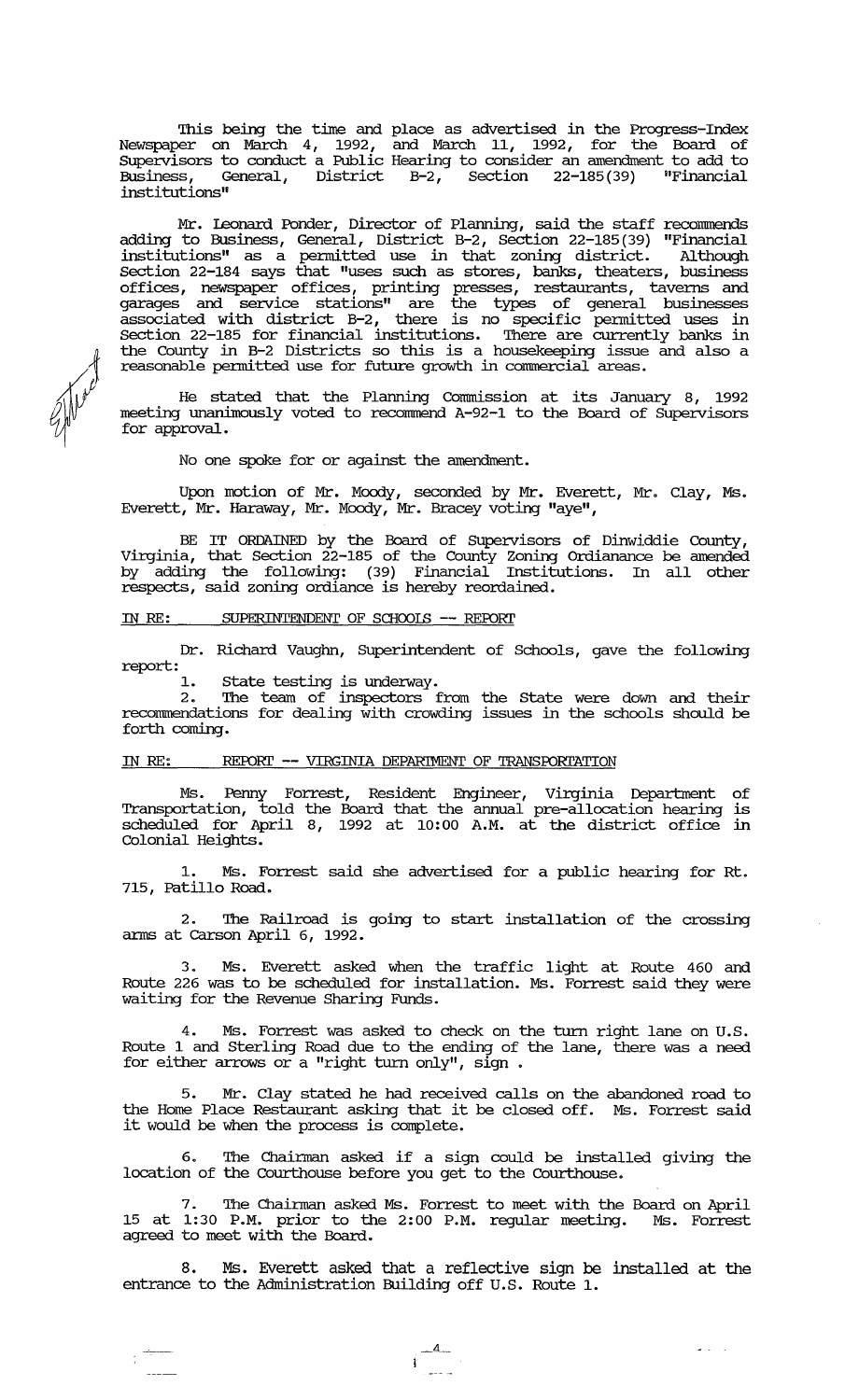# IN RE: COMMISSIONER OF THE REVENUE

Mrs. Deborah Marston, Comnissioner of the Revenue, had nothing to report for the month but stated she would be glad to answer any questions.

#### IN RE: TREASURER -- REPORT

,,~)  $\begin{pmatrix} 1 & 1 \\ 1 & 1 \end{pmatrix}$ 

Mr. William E. Jones submitted his report for the month to the Board.

He told the Board he would like to try the collection agency with the collection of delinquent taxes on a trial basis, but that it was not in the budget.

Mr. Haraway asked what the age on the accounts would be before the agency would be used?

Mr. Jones said the accounts would be from 1988-1990, and this would eliminate the third notice having to be sent from his office. He said one big factor was that the agency did not handle the money.

The Chairman replied he didn't think that it was necessary. The Treasurer is doing a good job.

Mr. Clay said why not try 200 accounts on a trial basis?

Upon motion of Mr. Haraway, seconded by Mr. Clay, Mr. Clay, Ms. Everett, Mr. Haraway, Mr. Moody, Mr. Bracey voting "aye", the Treasurer was authorized to contract with the Collection Connection for \$650 with an evaluation at the end of three months.

## IN RE: COMMONWEALTH ATTORNEY -- REPORT

Mr. T. o. Rainey, III, Commonwealth Attorney, said he had nothing to report but would be glad to answer any questions.

## IN *RE:* SHERIFF -- REFORl'

Mr. Buck Rainey, 'Deputy Sheriff, stated he had nothing to report but would answer any questions the Board may have.

### IN RE: BUIIDING INSPECIOR -- REPORT

Mr. Dwayne Abernathy, Building Inspector, submitted his report for the month of February.

'Ihe Building InSpector stated that he had requested authorization to draft and advertise for public information an ordinance to address the shrink/swell soil situation in Dinwiddie County. Fortunately, he had been advised by the County Attorney that there was no need for an ordinance but a public information session would be helpful. He stated he had advertised in the Progress-Index and the Dinwiddie Monitor to inform the public of the informational session for today.

Mr. Abernathy presented a map showing the location of shrink/swell soils in Dinwiddie County.

Mr. Jerry Quesenberry, Soil Scientist, Department of Agriculture, said a map would be made available to the public in 1993 showing the location of the shrink/swell soils. He stated there were more locations of the Iredell and Helena soils in the County but only areas not less than 5 acres were delineated. Mr. Quesenberry said a minimum of three soil tests by a Virginia certified soil scientist should be done on areas where these soils were a problem. To protect a home owner from future problems where soils were a problem. To procect a home owner from fucure problems<br>where the soils have been detected, an engineer if not a soil scientist, should be hired to develop a plan before building on these areas. He said the cost would be around \$250 for a soil scientist and \$500-\$600 for an engineer. In the County there are 6,349 acres of Helena soils and 8,500 acres of Iredell soils.

Mr. Moody asked if a person could take their own samples?

**Lought State** 

9.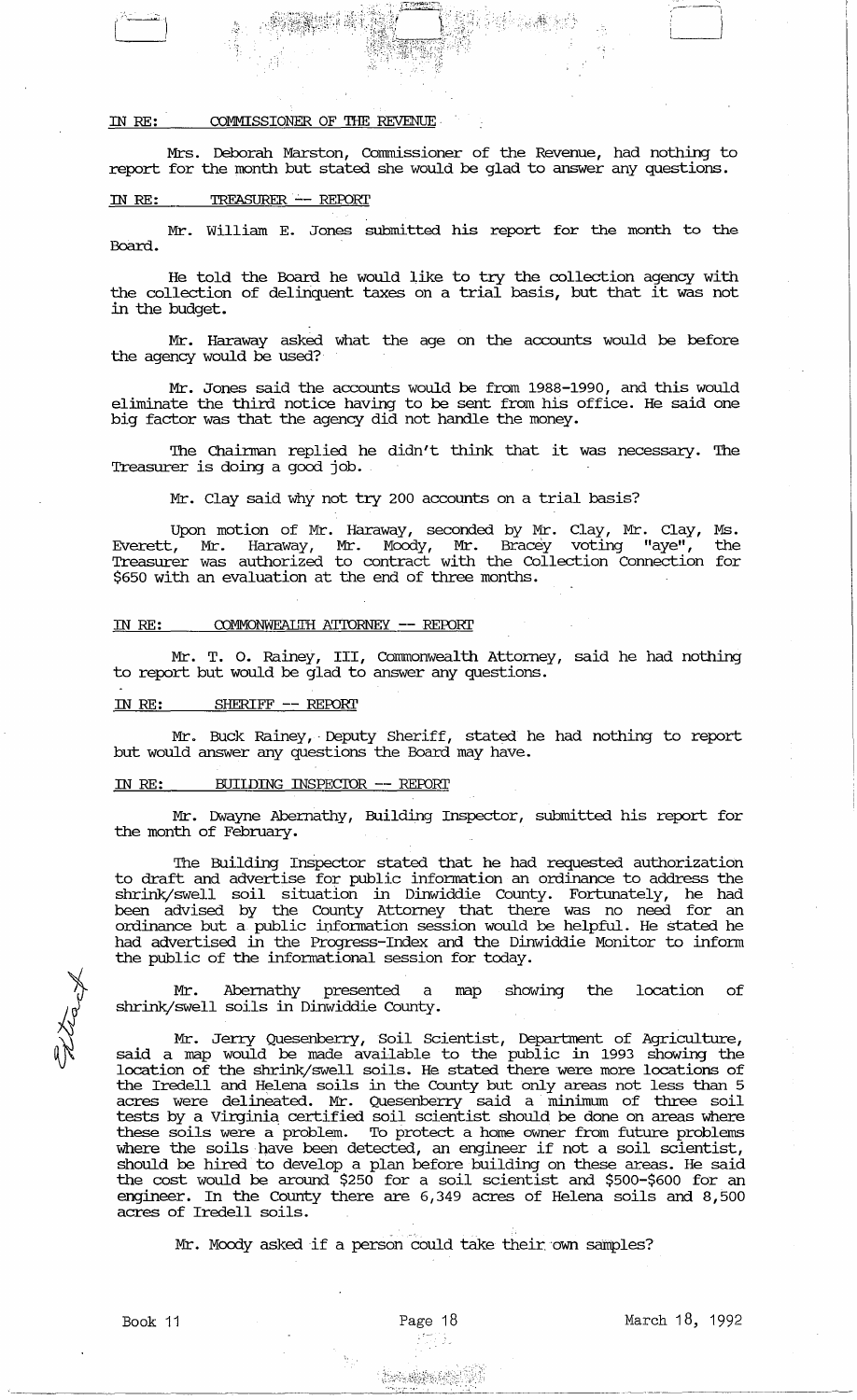Mr. Quesenberry said a sample could be done by placing soil in a tin can and applying water to it. If the soil contracted an inch or so from the sides of the can when dry it was probably Iredell soil. But, he recommended that a soil scientist still be acquired for testing.

Mr. William P. Seay, Builder, said it would be no cost to the County and it was a small price to pay for the assurance of a safe house.

Ms. Brenda Reese, Realtor, said the infonnation should be sent out to area realtors as soon as possible due to the increase in costs involved for the homeowner.

'Ihe Building Inspector presented the following policy:

#### SUBJECT: CHANGES IN COUNTY INSPECTION AND PERMIT ISSUANCE **POLLCIES**

We suggest all Building sites have a soil study.

Based. on existing infonnation, we are instituting the following procedures for those permits which are issued on or after April 1, 1992.

- (1) 'Ihe pemit application will be scrutinized to detemine if the house is located in the areas believed to have shrink swell potential in accordance with the attached tax grid map.
- (2) 'Ihose which are located in potential shrink swell areas shall be required to provide the following:
	- (a) a soils analysis by a Virginia Certified professional Soil Scientist or B.S. Degree (soil related) and 10 years as a field soil scientist, and/or
	- (b) A statement signed and sealed by a Virginia Registered. Professional Engineer that the foundation and footing system has been designed for the soil conditions present.

Should the engineer make any changes to the foundation and/or footing designs we will expect these changes to be reflected on the building plans submitted for approval.

In addition, the following changes are being instituted to address issues identified by our Building Codes (Article 105.7)

- (1) Two (2) sets of plans shall be required with each building permit.
- (2) A copy of the approved plans will be required on the job site for footing and rough framing inspections.

Upon motion of Mr. Clay, seconded by Ms. Everett, Mr. Clay, Ms. Everett, Mr. Haraway, Mr. Moody, Mr. Bracey voting "aye", upon recommendation of the County Building Inspector, the above change in the County's inspection and permit issuance policies regarding shrink/swell soil areas for the County was adopted, effective April 1, 1992.

#### IN RE: RECESS

, $4\pi$  ,  $2\pi$  and  $\pi$ 

The Chairman declared a recess at 3:12 P.M. The meeting reconvened at 3:16 P.M.

#### IN RE: ANIMAL WARDEN -- REPORT

Mr. John Mellick, Animal Warden, submitted his report for the month of February.

1. Mr. Mellick informed the Board that April is the confinement month for the county for checking dog licenses.

2. Mr. Mellick told the Board that the five traps he has have deteriorated to the point of needing frequent repairs. 'Ihe waiting time for usage is approximately two to three weeks with the current inventory. He asked the Board to approve the purchase of four new traps.

 $-5$ 

 $\sigma_{\rm{eff}}$  ,  $\sigma$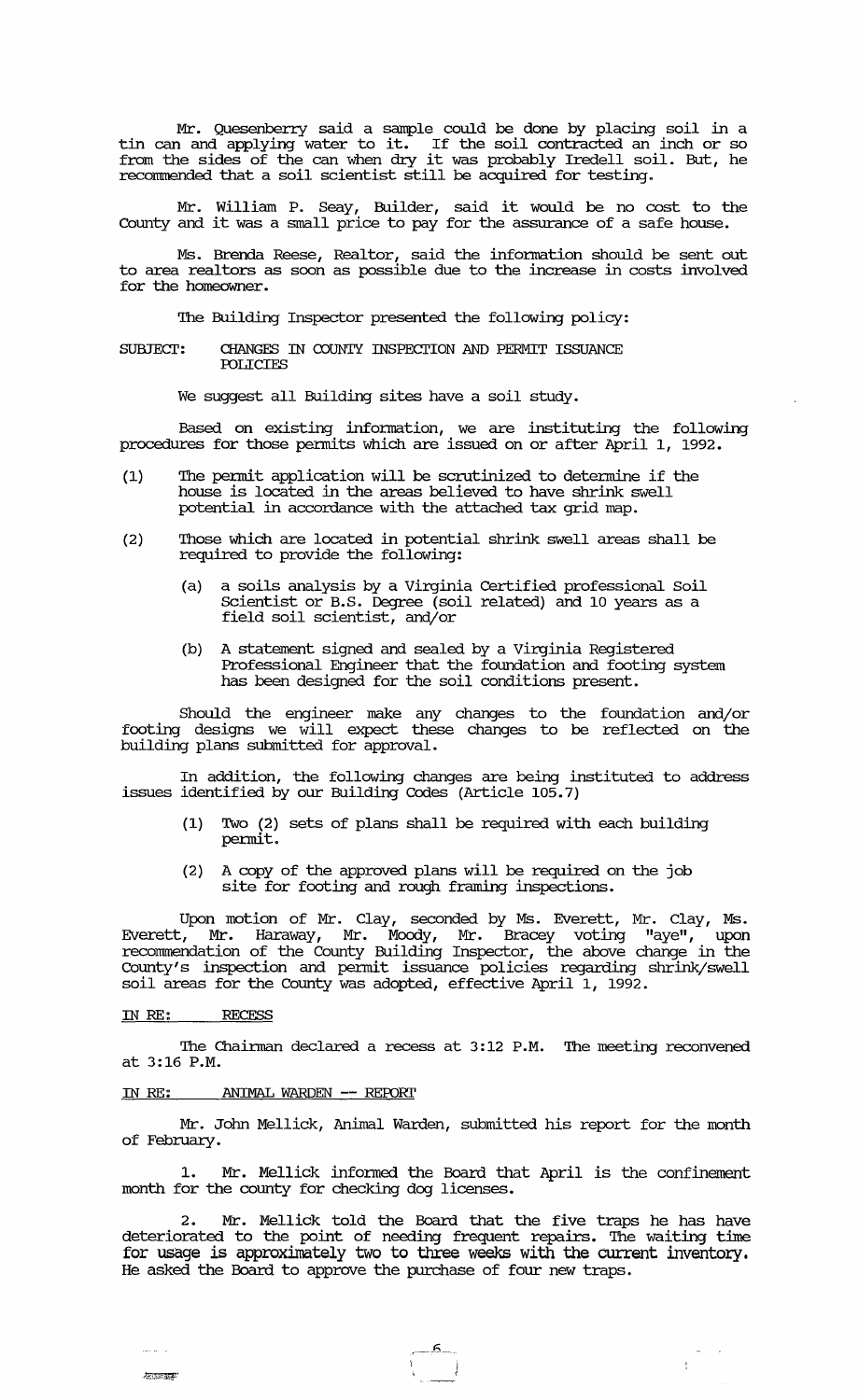Upon motion of Ms. Everett, seconded by Mr. Moody, Mr. Clay, Ms. Everett, Mr. Haraway, Mr. Moody, Mr. Bracey voting "aye", the Animal Control Officer was authorized ,to purchase four new traps at the cost of \$740 plus shipping charges.

3. Mr. Mellick presented to the Board a poultry claim from Dale Marks for five GUinea and twenty-five chickens in the amount of \$116.25.

Upon motion of Mr. Clay, seconded by Mr. Moody, Mr. Clay, Ms. Everett, Mr. Haraway, Mr. Moody, Mr. Bracey voting "aye", the poultry claim for five Guinea and twenty-five chickens in the amount of \$116.25 for Dale Marks was approved.

### IN RE: DIRECTOR OF PLANNING -- REPORT

I--~l '--~--,---

-':.

Mr. Leonard Ponder, Director of Planning, was asked to give an update on E-911. Mr. Ponder informed the Board that Mr. Clarke and Mr. Nichols had made a trip to Henrico and Washington D.C. to view some equipment Motorola had installed in these locations. He told the Board that things were running smoothly and that the County is still looking to be on-line in December.

#### IN *RE:* DIRECIOR OF SOCIAL SERVICES -- *REFORl'*

Mrs. Peggy McElveen, Director of Social Services, told the Board from now on she would be giving a mini report on the services provided by Social Services. She reported on commodities distribution and food stamps at this meeting.

### IN RE: COUNTY ATTORNEY -- REPORT

Mr. Daniel Siegel, county Attorney, told the Board he had no report this evening but would answer any questions they may have.

Ms. Everett asked the County Attorney to do a little more work on the firearms ordinance for the County. She said it needed to cover BB guns and pellet guns in mobile home parks also.

The Chainnan said to, make sure it addressed the right issues, because people living in rural areas are free to use the BB guns and  $p$ ellet guns.

### IN *RE:* RECREATION DIRECIOR -- REFORl'

Mr. Tony Rinaldi submitted the progress report for the month of February, 1992.

Mr. Rinaldi told the Board it was going to cost \$2,634 to connect the lights at the Middle School. The total cost was \$5,442 but Virginia Power's revenues credit plan hOpefully will make up the cost difference. There will be one meter for the two new fields.

Upon motion of Mr. Clay, seconded by Mr. Haraway, Mr. Clay, Ms. Everett, Mr. Haraway, Mr. Moody, Mr. Bracey, voting "aye", payment of \$2,634 to Virginia Power for the connection fees for the ball field lights at the Middle School was approved and funds appropriated.

## IN RE: PUBLIC SAFETY OFFICER

David W. Nichols, Public Safety Officer, submitted his responses report for the Fire Departments and Rescue Units for the month of February. He also informed the Board he was involved in the Zelda Hurricane Exercise with the Social Services Department.

### IN RE: DIRECTOR OF WASTE MANAGEMENT -- REPORT

Mr. Denny King, Director of Waste Management, submitted a report for the month of February to the Board.

The landfill hours have been extended for spring clean-up but it really stretches employees at the landfill. He said currently he has nine employees and one for recycling. He requested authorization to hire someone part-time if needed for the extended hours.

. .. .~, ,.~ *\_\_\_\_\_\_\_\_* ~ *\_\_\_\_* --------<;-'-:,>-'-:::\Sg~f;2h>\~-:..:c:.:~--/-"" \_\_\_\_\_\_\_\_\_\_\_\_\_\_\_ \_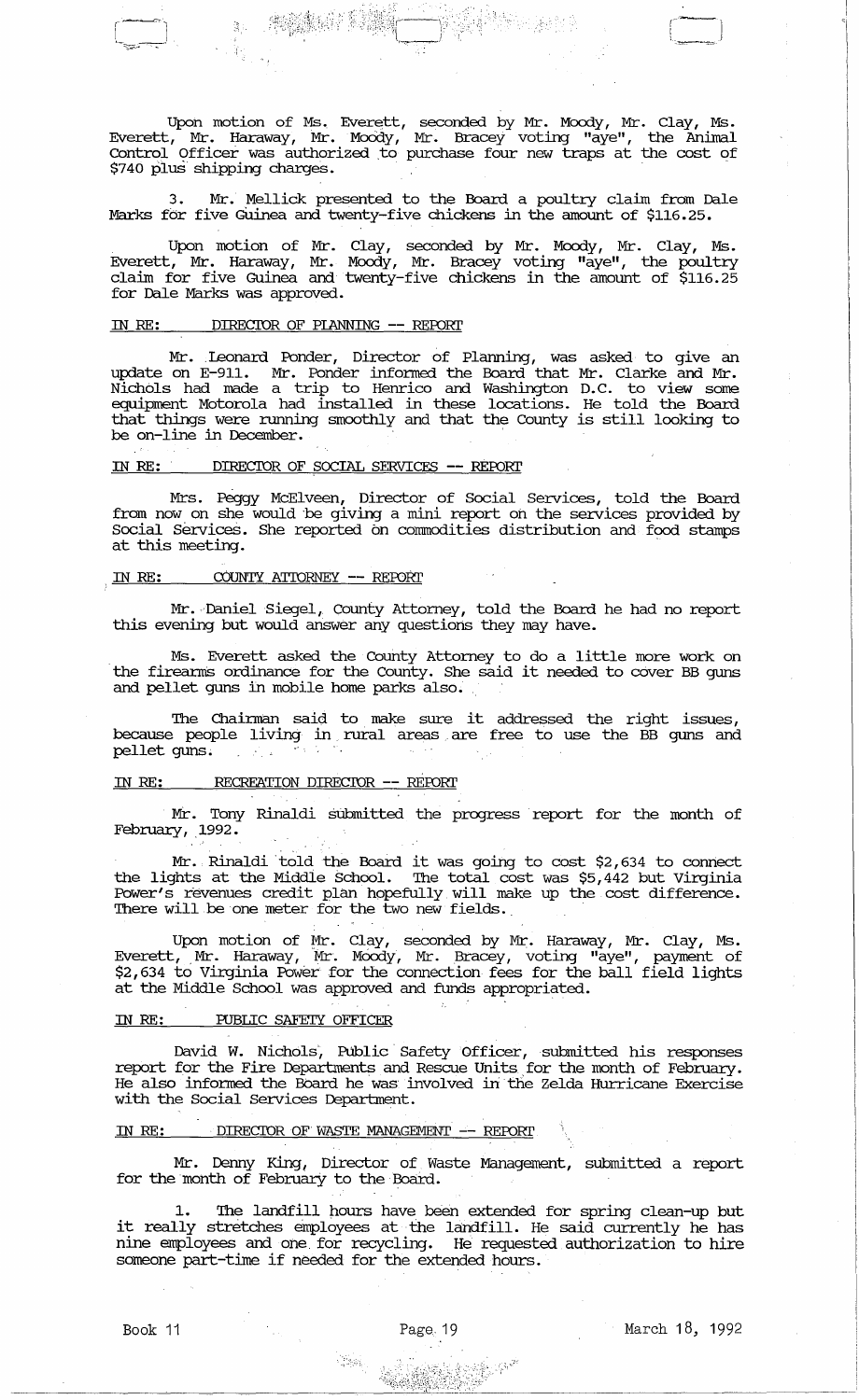2. Mr. King stated that recycling is really growing in the County. He said he would put some pamphlets at stores to infonn the public of what could be recycled.

### IN RE: RESOLUTION -- SOLID WASTE MANAGEMENT PIAN FOR THE SOUTHERN CRATER REGION

The County Administrator told the Board he had received the following resolution from Crater Planning District Commission for the Regional Solid Waste Management Plan for the Southern Crater Region. The plan has been submitted to the Virginia Deparbnent of Waste Management and that every locality or region in the Commonwealth would have to develop such a plan in accordance with the provisions of VR 672-50-01.

Upon motion of Ms. Everett, seconded by Mr. Clay, Mr. Clay, Ms. Everett, Mr. Haraway, Mr. Moody, Mr. Bracey, voting "aye", the following resolution was adopted:

WHEREAS, THE Virginia Waste Management Board has adopted regulations which require every city, county, and town or region in the Connnonwealth of Virginia to develop a solid waste management plan in accordance with VR 672-50-01 and that this plan demonstrate how the locality or region will meet state mandated recycling objectives; and

WHEREAS, on November 1, 1991, the Director of the Virginia Department of Waste Management designated the Crater Planning District commission as the entity responsible for the development of a regional solid waste management plan for the Southern Crater Region service area; and

WHEREAS, the Crater Planning District commission staff, with assistance from the Southern Crater Region Solid waste Management Task Force, has prepared a Solid Waste Management Plan for the Southern Crater Region, in accordance with the VR 672-50-01; and

WHEREAS, the Crater Planning District commission formally adopted the Solid Waste Management Plan for the Southern Crater Region on December 20, 1991; and

WHEREAS, the Board of Supervisors of Dinwiddie County, Virginia adopted a resolution/sent a letter of support indicating its support for the development of a regional solid waste management plan; and

WHEREAS, the Board of supervisors of Dinwiddie County, Virginia has considered the Solid Waste Management Plan for the Southern Crater Region;

NOW, THEREFORE BE IT RESOLVED, that the Board of Supervisors of Dinwiddie County, Virginia adopts the Solid Waste Management Plan for the Southern Crater Region and is committed to its successful implementation; and

BE IT FURIHEW. RESOLVED, that the Board of Supervisors of Dinwiddie County, Virginia, agrees to cooperate with the Crater Planning District Commission, and other member governments to maintain, update, and implement the Plan; and

NOW, THEREFORE, BE IT ORDAINED, that the Board of Supervisors of Dinwiddie County, Virginia recognizes that in order for the Plan to be successfully implemented, each jurisdiction has an obligation to meet the recycling and other solid waste management program commitments in the adopted Plan.

### IN RE: DINWIDDIE COUNTY RESCUE SQUAD

 $\hat{\omega} = \hat{\tau}$ 

Mr. David Nichols, Public Safety officer, asked the Board for authorization for the Dinwiddie County Rescue Squad to sell its old 1981 Dodge crash truck chassis on a sealed bid basis.

Upon motion of Mr. Clay, seconded by Mr. Haraway, Mr. Clay, Ms. Everett, Mr. Haraway, Mr. Moody, Mr. Bracey, voting "aye", the Dinwiddie County Rescue Squad was authorized to sell their 1981 Dodge crash trash truck chassis on a sealed bid basis.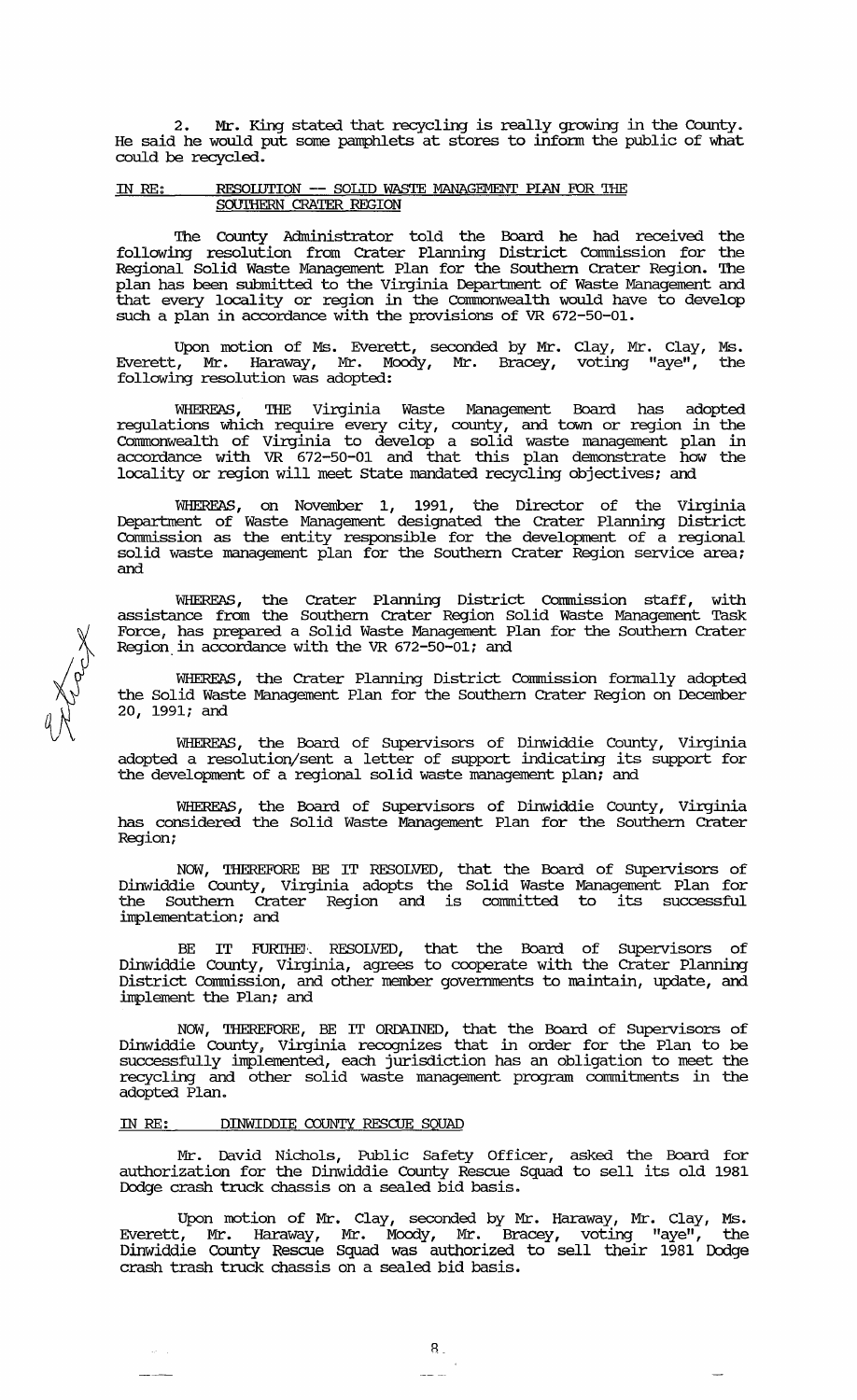# IN RE: REVIEW OF NEGOTIATIONS ON FIRE ENGINE BIDS

r -.,.

'!he County Administrator said he and Mr. David Nichols had met with the fire departments and reviewed the low bid for the fire engines. Following this review some equipment changes were agreed upon which resulted in a final cost figure for each unit of \$193,889. '!he final price per unit, less the prepayment at time of order, is \$184,466 per unit. The total price for both fire engines comes to \$368,932. The fire companies and the County Administrator agreed that the equipment changes made would in no way compromise the fire fighting capabilities required.



Mr. Donald Porter stated that although they would rather have not had to make any changes, these were ones that they could live with them.

Mr. Clay told Mr. Porter he appreciated his attitude.

Upon motion of Mr. Haraway, seconded by Mr. Clay, Mr. Clay, Ms. Everett, Mr. Haraway, Mr. Moody, Mr. Bracey, voting "aye", the purchase of the two fire engines for Namozine Volunteer Fire Department and the Dinwiddie Volunteer Fire Deparbnent for a total cost of \$368,932.00 was approved. The County Attorney was instructed to bring back financing information to the Boaid at a later date for approval.

### IN *RE:* lAKE CHESDIN POAT lANDING

The Assistant County Administrator said the Boat Landing contract with the present operator expired this year. Mr. Frank Blaha has held the County contract for the past three years and was the only submittal for this year. The Assistant County Administrator's recommendation was to award the contract to Mr. Blaha again for the next three years, renewable on an annual basis.

Upon motion of Mr. Clay, seconded by Mr. Moody, Mr. Clay, Ms. Everett, Mr. Haraway, Mr. Moody, Mr. Bracey, voting "aye", the County Administrator was authorized to contract with Mr. Frank Blaha, Jr., to operate the boat landing beginning March, 1992 for a period of three years.

### IN RE: COST ALLOCATION PIAN - CONTRACT AWARD

The Assistant County Administrator said the contract with Robinson, Farmer, Cox Associates to perform the County's Cost Allocation Plan expired this year and the County solicited new proposals.

| Robinson, Farmer, Cox | \$1,500/year |
|-----------------------|--------------|
| David M. Griffith     | 1,500/year   |

Based on our past experience with both firms, they have both performed well for the County. However, since we already contract with Robinson, Farmer, Cox Associates in several areas, she said she felt it would better serve the County to award the Contract to David M. Griffith & Associates for 1991, renewable for 1992 and 1993. '!hey provided these services to the County for many years and this is their area of specialization.

Upon motion of Mr. MoOdy, seconded by Mr. Haraway, Mr. Clay, Ms. Everett, Mr. Haraway, Mr. Moody, Mr. Bracey, voting "aye", the County Administrator was authorized to contract with David M. Griffith & Associates to perform the county's Cost Allocation Plan for 1991, renewable for 1992 and 1993.

### IN *RE:* TREASURER'S ACCOUNTABILITY STATEMENT. - YEAR ENDING JUNE 30, 1992

Upon motion of Mr. Moody, seconded by Mr. Haraway, Mr. Clay, Ms. Everett, Mr. Haraway, Mr. Moody, Mr. Bracey, voting "aye", the County Administrator was authorized to publish the Treasurer's Accountability Report for County funds for the year ending June 30, 1991.

### IN RE: COUNTY ADMINISTRATOR COMMENTS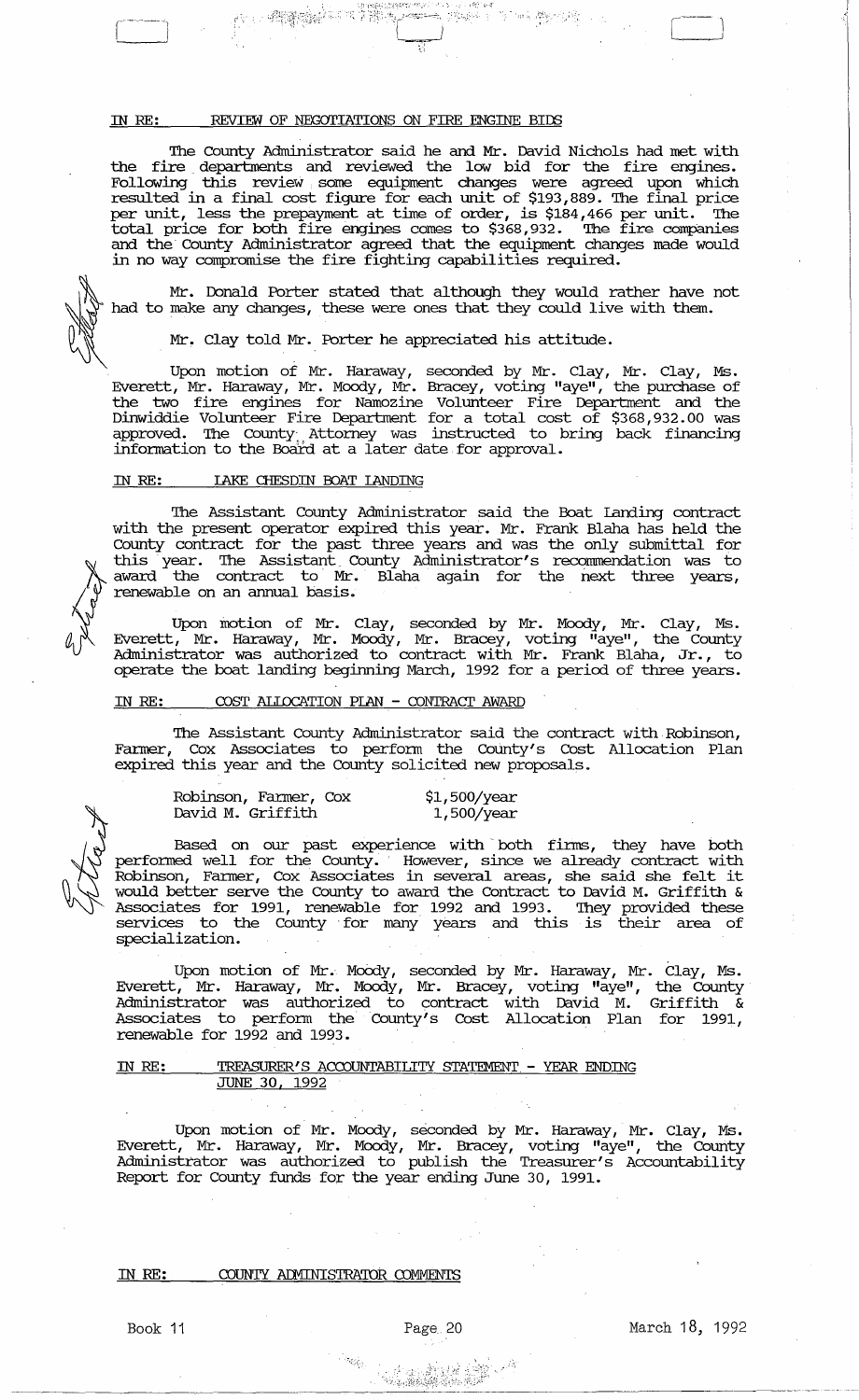1. The County Administrator asked the Board if any of them would like to attend the Crime Solvers Dinner on March 26, 1992 at 6:30 P.M. Ms. Everett said she would like to attend.

The County Administrator informed the Board that a visit to the Emporia Waste Water Treatment Plant site was tentatively set for either March 23 or March 26. The Board members asked that a later date in April be set.

3. Focus on Dinwiddie County is to be aired March 29, 1992 at 11:30 P.M. on Channel 8.

4. The County Administrator informed the Board that a Business Appreciation Dinner was to be held on March 30, 1992 at the Home Place Restaurant at 6:00 P.M. He asked the Board for authorization to purchase T-shirts at a cost of \$1,300 to be given as a token of appreciation to attendees.

Upon motion of Mr. Clay, seconded by Mr. Haraway, Mr. Clay, Ms. Everett, Mr. Haraway, Mr. Moody, Mr. Bracey, voting "aye", the County Administrator was authorized to purchase the T-shirts and was instructed to try to work with a local person.

5. '!he County Administrator told the Board he had a request from the Clerk to the Board of Supervisors for authorization to attend the annual conference at Roanoke, April 22-24, 1992 at an approximate cost of \$350.

Upon motion of Ms. Everett, seconded by Mr. Haraway, Mr. Clay, Ms. Everett, Mr. Haraway, Mr. Moody, Mr. Bracey, voting "aye", the travel request from the Clerk to the Board of Supervisors to attend the annual conference at Roanoke, Virginia, April 22-24, 1992 was approved.

## IN RE: BOARD MEMBER COMMENTS

Ms. Everett welcomed Mr. Scott Brockwell, of the Dinwiddie Monitor, to the county.

### IN RE: EXECUTIVE SESSION

Upon motion of Mr. Clay, seconded by Mr. Haraway, Mr. Clay, Ms. Everett, Mr. Haraway, Mr. Moody, Mr. Bracey, voting "aye", pursuant to the Virginia Freedom of Information Act, Section 2.1-344(a)  $(1)$  personnel; Section 2.1-344(a) (5) industrial; and section 2.1-344(a) (6) investment of funds; the Board moved into Executive Session at 5:04 P.M. A vote having been made and approved, the meeting reconvened into Open session at 5:43 P.M.

## IN RE: CERITIFICATION OF EXECUTIVE MEETING

Upon motion of Mr. Moody, seconded by Mr. Clay, Mr. Clay, Ms. Everett, Mr. Haraway, Mr. Moody, Mr. Bracey, voting "aye", the following certification resolution was adopted:

WHEREAS, the Board of Supervisors of Dinwiddie County convened an executive meeting on this date pursuant to an affirmative recorded vote and in accordance with the provisions of The Virginia Freedom of Information Act; and

**WHEREAS,** Section 2.1-344.1 of the Code of Virginia requires a certification by the Board of Supe:rvisors of Dinwiddie County, that such Executive meeting was conducted in conformity with the Virginia law;

**NOW THEREFORE BE IT RESOLVED** that the Board of Supervisors of Dinwiddie County, Virginia, hereby certifies that, to the best of each member's knowledge, (1) only public business matters lawfully exempted from open meeting requirements by Virginia law were discussed in the executive meeting to which this certification resolution applies; and (2) only such public business matters as were identified in the motion convening the executive meeting were heard, discussed or considered by the Board of supervisors of Dinwiddie County, Virginia.